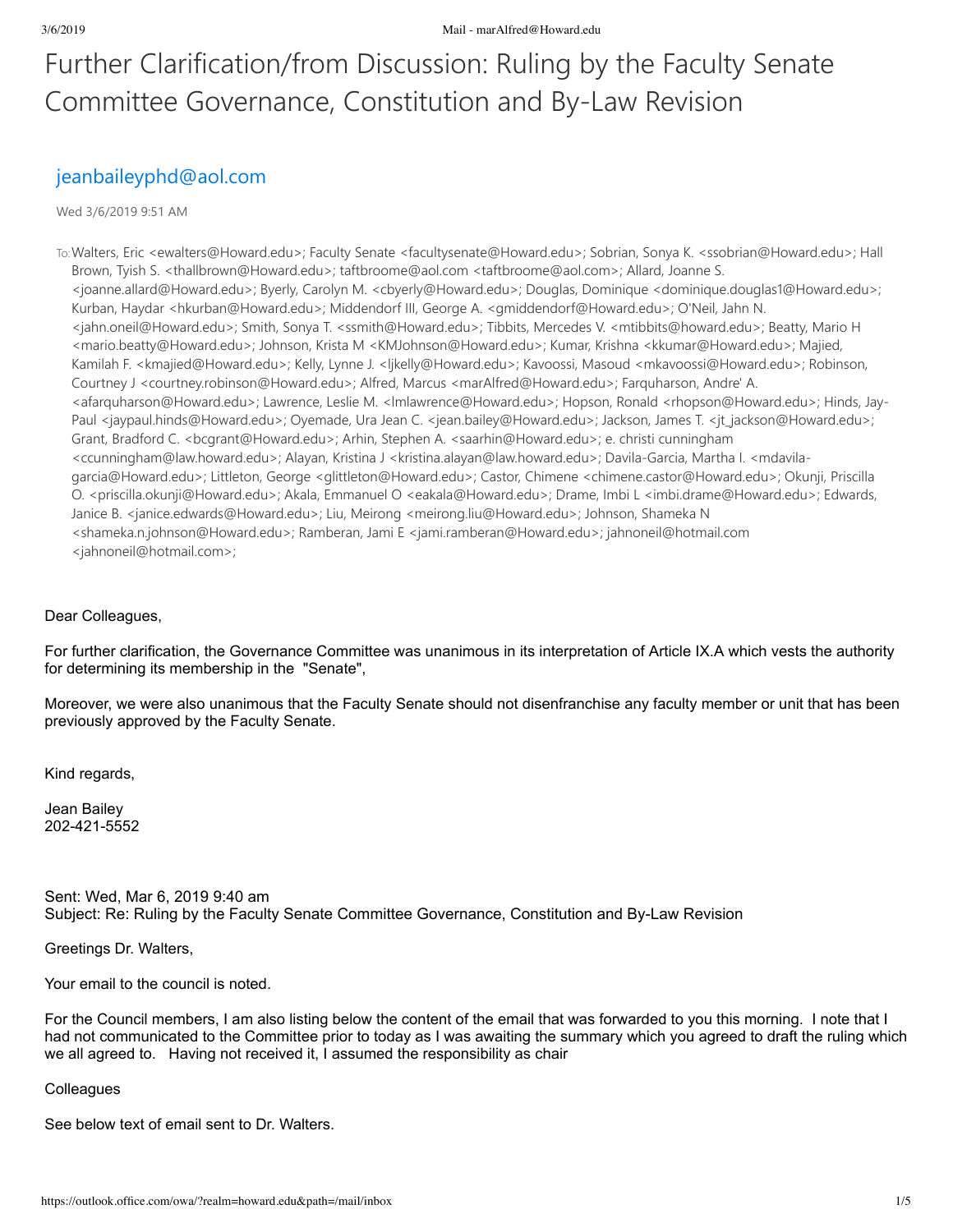#### Sent: Wed, Mar 6, 2019 9:31 am

Subject: Re: SUMMARY OF THE INTERPRETATION AND RULING OF THE Governance Committee Convened on February 20 via Zoomnow via Zoom Audio and Video: ZOOM LINK Proposed Amendments T Constitution ByLaws and Governance Re: NEW ZOOM Meeting time TODAY WED Feb 20...

Greetings Dr. Walters.

My minutes indicate that the Committee was unanimous in our interpretation of Article IX.A of the Constitution and Article II.A of the ByLaws.

The only objection was whether we should make provisions for CAR faculty if they are still in a faculty position under the Office of the Provost. I am following up on the new Tutoring and Learning Support Services to determine if there are any faculty who were transferred to that program and who would need representation. In the meantime, the Council and the CoC should follow the Schools/Colleges/Units listed in section II.A.

Kind regards,

Jean Bailey, Ph.D.

March 6, 2019

Subject: RE: Ruling by the Faculty Senate Committee Governance, Constitution and By-Law Revision

Dear Dr. Bailey:

As a member of the Governance Committee, I kindly ask that you rescind the email transmission that has been sent to the Senate Char and colleagues on the Council. In your earlier transmission (which was only received by me a few minutes ago--THIS MORNING!) to the members of the Governance Committee, you stated that you would transmit the information solely to the Chair of the Senate ("I will forward to the Chair of the Faculty Senate."). Your communication to the Chair and the Council on the matter is inappropriate and concerning, and you did not allow members of the Governance Committee to provide any feedback on the language and content of "your" ruling. Please see my email transmission, requesting that you do not send any information to the Chair regarding the matter. I sent this email to you prior to your sending information the Chair and Council.

To my Senate Council colleagues: it is my opinion that the deliberations of the Governance Committee on this matter are incomplete, and I do not believe the content of Dr. Bailey's email has been thoroughly discussed and voted upon. Thus, there needs to be additional discussion on the matter before an "official" ruling is determined and transmitted by the Governance Committee.

I appreciate your cooperation.

Eric Walters, M.Div., Ph.D. Howard University College of Medicine

**Walters, Gramsci** 

**From:** jeanbaileyphd@aol.com <jeanbaileyphd@aol.com>

**Sent:** Wednesday, March 06, 2019 9:17 AM

**To:** Faculty Senate <facultysenate@Howard.edu>; Sobrian, Sonya K. <ssobrian@Howard.edu>; Walters, Eric <ewalters@Howard.edu>; Hall Brown, Tyish S. <thallbrown@Howard.edu>; taftbroome@aol.com; Allard, Joanne S. <joanne.allard@Howard.edu>; Byerly, Carolyn M. <cbyerly@Howard.edu>; Douglas, Dominique <dominique.douglas1@Howard.edu>; Kurban, Haydar <hkurban@Howard.edu>; Middendorf III, George A.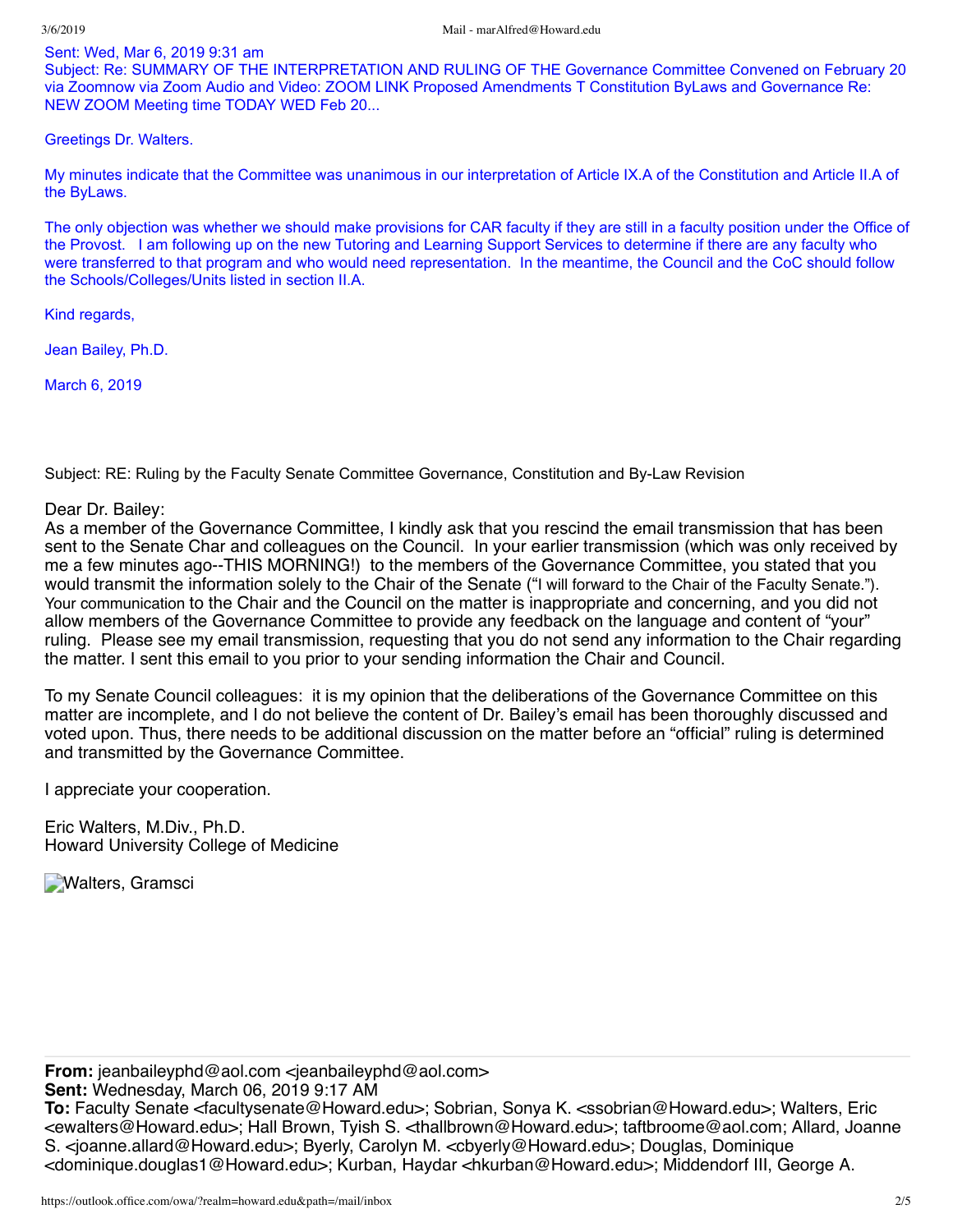3/6/2019 Mail - marAlfred@Howard.edu

<gmiddendorf@Howard.edu>; O'Neil, Jahn N. <jahn.oneil@Howard.edu>; Smith, Sonya T. <ssmith@Howard.edu>; Tibbits, Mercedes V. <mtibbits@howard.edu>; Beatty, Mario H <mario.beatty@Howard.edu>; Johnson, Krista M <KMJohnson@Howard.edu>; Kumar, Krishna <kkumar@Howard.edu>; Majied, Kamilah F. <kmajied@Howard.edu>; Kelly, Lynne J. <ljkelly@Howard.edu>; Kavoossi, Masoud <mkavoossi@Howard.edu>; Robinson, Courtney J <courtney.robinson@Howard.edu>; Alfred, Marcus <marAlfred@Howard.edu>; Farquharson, Andre' A. <afarquharson@Howard.edu>; Lawrence, Leslie M. <lmlawrence@Howard.edu>; Hopson, Ronald <rhopson@Howard.edu>; Hinds, Jay-Paul <jaypaul.hinds@Howard.edu>; Oyemade, Ura Jean C. <jean.bailey@Howard.edu>; Jackson, James T. <jt\_jackson@Howard.edu>; Grant, Bradford C. <bcgrant@Howard.edu>; Arhin, Stephen A. <saarhin@Howard.edu>; e. christi cunningham <ccunningham@law.howard.edu>; Alayan, Kristina J <kristina.alayan@law.howard.edu>; Davila-Garcia, Martha I. <mdavila-garcia@Howard.edu>; Littleton, George <glittleton@Howard.edu>; Castor, Chimene <chimene.castor@Howard.edu>; Okunji, Priscilla O. <priscilla.okunji@Howard.edu>; Akala, Emmanuel O <eakala@Howard.edu>; Drame, Imbi L <imbi.drame@Howard.edu>; Edwards, Janice B. <janice.edwards@Howard.edu>; Liu, Meirong <meirong.liu@Howard.edu>; Johnson, Shameka N <shameka.n.johnson@Howard.edu>; Ramberan, Jami E <jami.ramberan@Howard.edu>; jahnoneil@hotmail.com **Subject:** Re: Ruling by the Faculty Senate Committee Governance, Constitution and By-Law Revision

### **External Email Warning**

**WARNING!** Please proceed with caution as this message could be a scam. The sender's account may have been compromised and used to send malicious messages. If this message seems suspicious, please **DO NOT CLICK** any of the links and/or attachments. If you believe the contents of this email may be unsafe, please send it as an attachment to the ETS Information Security Team: [ets-infosec@howard.edu.](mailto:ets-infosec@howard.edu)

Greetings Dr Sobrian and Colleagues,

Kindly see the ruling by the Faculty Senate Committee on Governance, Constitution and By-Law Revision with respect to representation on the Council and Faculty Senate Committee by Schools/Colleges/Units approved by the Faculty Senate as stated in the 2010 ByLaws of the Howard University Faculty Senate. See below and attached.

Kind regards,

Jean Bailey, Ph.D. Co-Chair Howard University Faculty Senate Standing Committee on Governance, Constitution and By-Law Revision

March 6, 2019

### MEMORANDUM

TO: Dr. Sonya Sobrian Chair, Howard University Faculty Senate

FROM: Jean Bailey, Ph.D.

Co-chair, Howard University Faculty Senate Standing Committee on Governance, Constitution and By-Law Revision

RE: Interpretation of the Provisions of the Constitution of the Howard University Faculty Senate , Article IX. A. 1 Members of the Council and Provisions of the ByLaws of the Faculty Senate (2010) Article II.A Membership on Standing Committees

By virtue of the authority vested in the Howard University Faculty Senate Standing Committee on Governance, Constitution and By-Law Revision in Article XX.B – Interpretations of Provisions of the Constitution, (See Below), the Committee hereby issues the following interpretation and resolution. "Membership on the Council and the Standing Committees **shall** be consistent with the ByLaws as stated in Article II.A., Membership on Standing Committees. Adopted at its meeting on February 20, 2019.

**Except where otherwise specified, each standing committee shall consist of not more than twelve (12) members** elected by the Senate. The Committee on Committees shall consist of a single faculty representative from the **following schools/colleges/units: Allied Health, Architecture, Business, Center for Academic Reinforcement, College**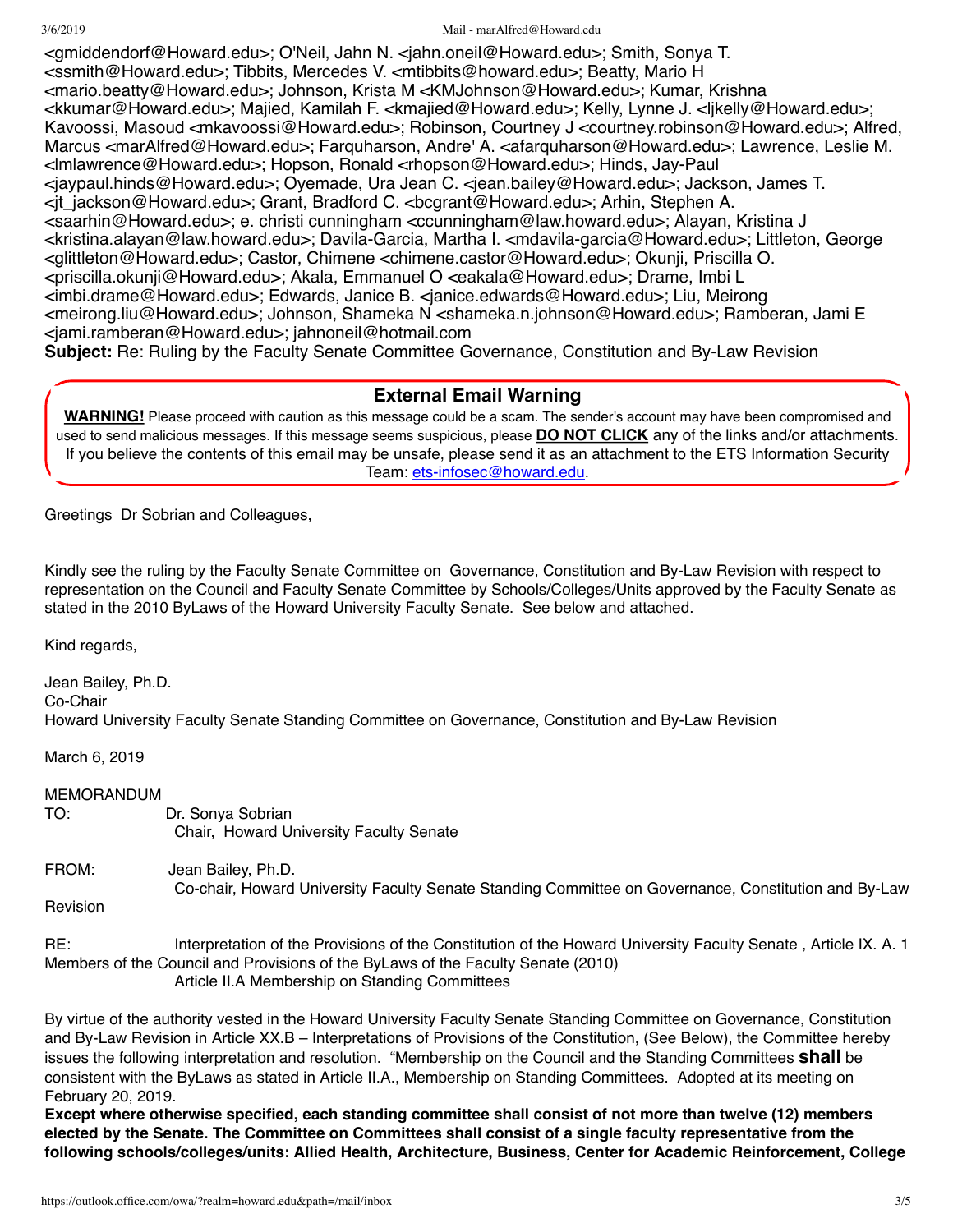**of Arts and Sciences, Communications, Dentistry, Divinity, Education, Engineering, Fine Arts, Graduate School, Law, Medicine, Nursing, Pharmacy, and Social Work.**

"**ARTICLE XX - DEFINITIONS OF TERMS AND INTERPRETATION OF PROVISIONS OF THIS CONSTITUTION**

## **Section A. Definition of Terms:**

The By-laws may define terms in this Constitution that may require further definition, if such definitions are not inconsistent with the provisions of this Constitution.

# **Section B. Interpretation of Provisions:**

The provisions of this Constitution are to be interpreted in accordance with their plain meaning and written legislative history of the Constitution. Any questions regarding interpretation are to be referred to the Senate Standing Committee on Governance, Constitution and By-law Revision for analysis and resolution.

**ARTICLES IX- XII - THE COUNCIL OF THE SENATE ARTICLE IX - MEMBERSHIP**

**OF THE COUNCIL**

## **Section A. Members of the Council:**

The Council of the Senate shall consist of members chosen from the Senate grouped as follows:

1. Faculty Representatives, andMembers-at-Large:

(a) **The Faculty of each school or college, or any other academic unit of the University approved by the Senate**, shall elect one representative and one alternate from its members to serve on the Council of the Senate. Representatives and alternates must be full time faculty members. Representatives must also have faculty appointments with indefinite tenure.

(b) The Senate shall elect from its membership eligible to vote twelve (12)

members-at-large to the Council of the Senate.

# **I. STANDING AND SPECIAL/AD-HOC COMMITTEES OF THE FACULTY SENATE**

### **A. MEMBERSHIP OF STANDING COMMITTEES**

Except where otherwise specified, each standing committee shall consist of not more than twelve (12) members elected by the Senate. The Committee on Committees shall consist of a single faculty representative from the